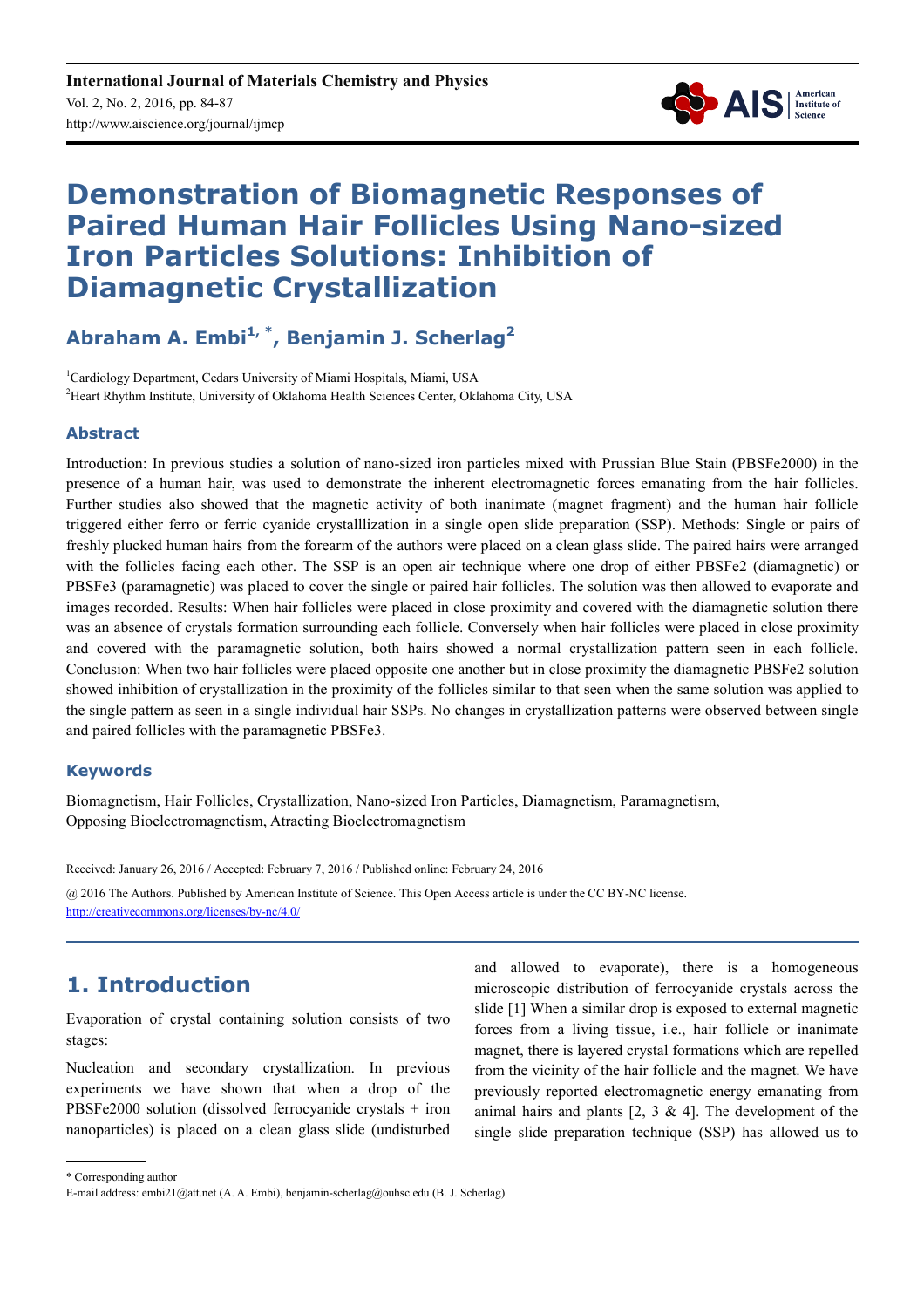visualize nano-sized iron particles crystals architecture ensuing from evaporation. In the present study, we are presenting evidence showing that paired follicles facing each other, in close proximity, and placed in a SSP diamagnetic solution environment, show inhibitory action on crystallization compared to the response to a single follicle in the same environment. Conversely when follicle pairs are placed in a paramagnetic environment the follicles retain their intrinsic effect on crystallization as each follicle attracts the paramagnetic crystals.

### **2. Materials and Methods**

Preparation of the Prussian Blue and Iron particles solution:

A fine iron particle solution was prepared by mixing several grams of powdered iron filings (Edmond Scientific, Co., Tonawanda, NY) in 200 cc of deionized water (resistivity, 18.2 MΩ.cm). After standing for several hours the supernatant was carefully decanted for sizing of the iron nano-sized iron particles. The particle size and distribution of the nanoparticles from the supernatant was determined using dynamic light scattering (DLS). The zeta potential, a measure of particle electrical stability was determined using phase analysis light scattering by a Zeta potential analyzer (ZetaPALS, Brookhaven Instruments, Holtsville, NY). For sizing, 1.5 ml of the solution in de-ionized water was scanned at 25°C and the values obtained in nanometers (nm).

• PBS Fe2 2K solution:

Using deionized water as the solvent, we mixed 2 (two) parts of the iron particles in solution (mean particle diameter 2000 nm), with 1 (one) part of potassium ferrocyanide  $(K_4Fe_2CN_6)$ and 1 (one) part of 2.5% hydrochloric acid (HCl). Initially, the fresh solution is a pale yellow color that slowly (within 24 hours) begins to turn blue. Since it contains 2 parts of iron nanoparticles (4K) this solution was dubbed PBS Fe2 2K.

• PBS Fe3 2K solution

Using deionized water as the solvent, we mixed 2 (two) parts of the iron particles in solution (mean particle diameter 2000 nm), with 1 (one) part of potassium ferricyanide  $(K_4Fe_3CN_6)$ and 1 (one) part of 2.5% hydrochloric acid (HCl). Since it contains 2 parts of iron nanoparticles this solution was dubbed PBS Fe3 4K.

#### The Single Slide Preparation (SSP):

Freshly plucked human hair pairs from the forearm were placed on a single clean slide (size  $25 \times 75 \times 1$ mm), The single slide preparation (SSP) is an open air technique where one or two drops of either PBS Fe2 2Kor PBS Fe3 2K were placed in such way to cover the hair follicle. The solution was then allowed to evaporate. Control SSPs (n=4) were obtained without electromagnetic forces (EMFs) present (Fig 1).

PBSFe2 Control PBSFe3 Control

Figure 1. Control evaporation experiments of diamagnetic PBS Fe2 2K and paramagnetic PBS Fe3 2K solutions. Both show randomly distributed small crystals incorporating aggregated iron particles (black areas).

Diamagnetic SSPs and human hair:

Individual human hairs were mounted in SSP (n=5), one drop of PBS Fe2 2K (diamagnetic solution) was placed covering the follicle and allowed to evaporate (Fig 2 panel "A"). Individual hairs (n=5) were also mounted in SSPs and a drop of PBS Fe3 2K was also allowed to evaporate (Fig 2 panel "B"). In both instances the individual hairs attracted iron laden crystals around the follicles. Inhibition of crystal formation from the follicle in the diamagnetic SSP and attraction of crystals in the paramagnetic SSP.



Figure 2. Panels showing individual human hair SSP crystallization patterns: " $A$ " = PBS Fe2 2K and "B" = PBS Fe3 2K (Paramagnetic). In both panels A= Hair follicle B= Crystals. Please notice the difference as follows: In the diamagnetic SSP panel "A" there is crystal accretion and repulsion circumventing the hair (curved line) by the EMF from hair follicle. In contrast, in the paramagnetic panel "B" the EMF from the follicle is seen attracting the crystals.

#### Human Hairs Fronting:

Human hairs facing each other at a linear distance of approximately four times the diameter of the distal part of the follicle (n=10) were sequentially placed in a SSP. One or two drops of the PBS Fe2 2K were aimed at covering the hair follicle, then allowed to evaporate (Fig 3).

• Paramagnetic SSPs and human hair:

Using the same technique, human hairs  $(n=10)$  were also fronted and placed in SSPs with one or two drops of the PBS Fe3 2K covering the hair follicle, then allowed to evaporate. (Fig 4)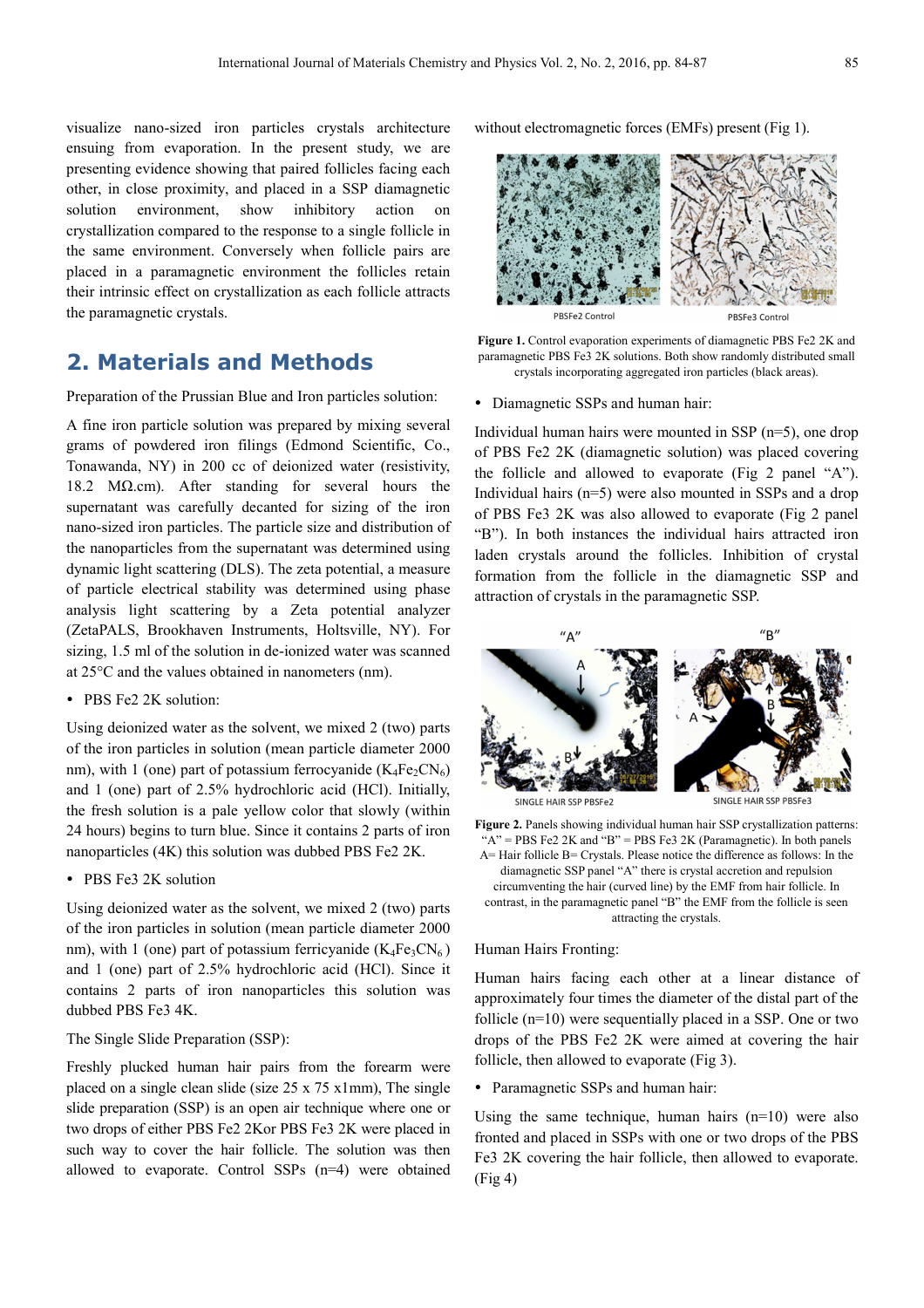During all stages of evaporation the crystal formation and distribution were videotaped and still microphotographs obtained. Images were obtained before and after evaporation in the normal mode X4 magnification with a videomicroscope (Celestron LCD Digital Microscope II model #44341 Torrance California USA).



**Figure 3.** Fronting human hairs in PBSFe2 2K (diamagnetic solution) after evaporation. Showing A= Hair Follicles B= PBSFe2 2K crystals. Compare the absence of crystal formation surrounding the follicles.



**Figure 4.** Paired human hair follicles facing each other in a paramagnetic nano-sized Iron particles solution (PBS FE3 2K) Both follicles show similar attraction of ferricyanide yellow crystals and incorporated iron particles. Compare with panel "B" on Figure 2 where a single hair was mounted.

### **3. Results**

The control SSPs (absence of EMFs) with either the diamagnetic (PBS Fe2 2K) or paramagnetic (PBS Fe3 2K) solutions, when allowed to evaporate, showed small crystal clusters with incorporated iron particles dark areas as well as iron particle aggregates randomly distributed throughout the field (Figure 1).

When a single hair was placed in the SSP with application of diamagnetic PBS FE2 2K solution over the follicle area, crystallization followed the evaporation line but did not reach

the follicle itself even as the liquid completely dried (Figure 2 "A"). On the other hand, the SSP with the follicle exposed to a paramagnetic PBS Fe3 2K solution crystal/iron particle accretions were observed which directly contacted the follicle (Figure 2 "B").

• Paired fronted human hairs

When two human hair follicles were placed on a slide facing each other, and covered with the diamagnetic PBS Fe2 2K solution there were no crystal formation surrounding the follicles observed after evaporation. Morevover the scattered iron particle aggregates showed a gradient with greater density at a distance from the pair and much lower density between the paired follicles (Figure 3).

In the SSP with paramagnetic PBS Fe3 2K solution applied to the paired follicles, there were no differences in crystallization when compared to the single slide paramagnetic SSP Fe3 2K (Figure 4).

### **4. Discussion**

It has been established that some materials exhibit a magnetization (attraction), which is proportional to the applied magnetic field in which the material is placed. These materials are said to be paramagnetic and follow Curie's law, conversely diamagnetic materials create an induced magnetic field in a direction opposite to an externally applied magnetic field and are therefore repelled by the applied magnetic field [5,6]. In a recently published report, using the SSP methodology we demonstrated that human hair follicles and magnets which share inherent EMFs can induce specific forms of crystallization when the diamagnetic PBS Fe2 4K solution are applied [7]. These responses were based on the interaction of the EMFs with the diamagnetic properties of the ferrocynaide crystals and the iron aggregate particles in the PBS Fe2 solution. Figure 2 ("Panel A") is a confirmation of the previous demonstration and contrasts dramatically with the responses we observed when two follicles facing each other were placed on an SSP and immersed in the diamagnetic PBSFe2 2K solution. In this instance, no crystallization was observed but there was a gradient of small iron particle aggregates with a greater density at right angles to the alignment of the paired follicles. It is interesting to note that the definition of diamagnetism includes, "a property of certain materials of being repelled by both poles of a magnet, thus taking a position at right angles to the magnets lines of force [9]." In this case the paired follicles have their EMF in a direction aligned with the follicles and the gradient of iron particles is aligned perpendicularly (at a right angle) to the lines of force that the follicles generate. In other words, the definition of diamagnetism is a descriptive term, which indicates that a substance contains no unpaired electrons and